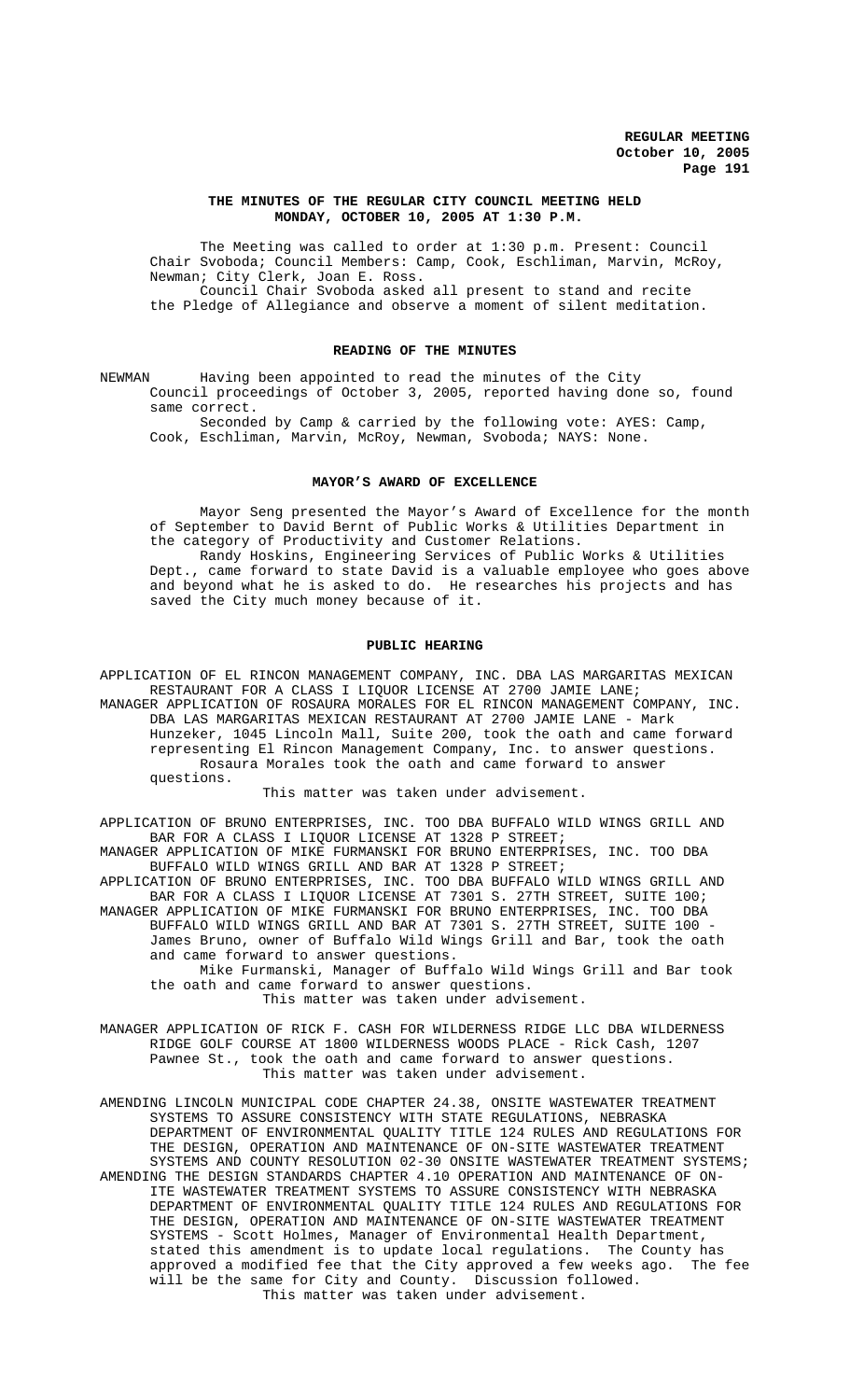CHANGE OF ZONE 05040 - APPLICATION OF RIDGE DEVELOPMENT CO. FOR A CHANGE FROM O-3 OFFICE PARK DIST. TO B-2 PLANNED NEIGHBORHOOD BUSINESS DIST. ON PROPERTY GENERALLY LOCATED AT S. 14TH ST. AND YANKEE HILL RD. ; USE PERMIT 05004 - APPLICATION OF RIDGE DEVELOPMENT CO. TO DEVELOP WILDERNESS WOODS COMMERCIAL CENTER FOR 31, 500 SQ. FT. OF FLOOR AREA FOR A DRIVE-THRU RESTAURANT, RETAIL AND OFFICE SPACE, WITH A REQUEST TO ADJUST THE YARD SETBACKS FOR INDIVIDUAL LOTS, ON PROPERTY GENERALLY LOCATED AT S. 14TH ST. AND YANKEE HILL RD. - DaNay Kalkowski, Seacrest & Kalkowski, 1111 Lincoln Mall, Suite 350, came forward representing Wilderness Ridge Golf Course to state this change of zone and use permit are in conformance with the conditions of the Comprehensive Plan and all the issues have been worked out. Discussion followed. Brian Will, Planning Dept., stated the site plan meets requirements of the Planning Dept. and Public Works and Utilities Dept. This matter was taken under advisement.

### **\*\* END OF PUBLIC HEARING \*\***

### **MISCELLANEOUS BUSINESS**

Joseth Moore, no address given, came forward to ask the City to consider a recycling program used in Curitiba, Brazil where vouchers are given for bus passes, food, school supplies, etc. to the homeless or low income people who bring in items to be recycled. This benefits the environment, low income, homeless & businesses. Discussion followed. This matter was taken under advisement.

Mike Morosin, 2055 "S" Street, stated many homeless collect cans and other recyclable materials for money already. He also stated the Cornhusker Hotel had used TIFF funds and then eventually sold the hotel. This should be monitored when issuing TIFF funds. Discussion followed. This matter was taken under advisement.

Glen Cekal, 1420 "C" Street, commented on recycling. This matter was taken under advisement.

## **COUNCIL ACTION**

### **LIQUOR RESOLUTIONS**

APPLICATION OF EL RINCON MANAGEMENT COMPANY, INC. DBA LAS MARGARITAS MEXICAN RESTAURANT FOR A CLASS I LIQUOR LICENSE AT 2700 JAMIE LANE - CLERK read the following resolution, introduced by Jon Camp, who moved its adoption for approval:

BE IT RESOLVED by the City Council of the City of Lincoln, Nebraska:

That after hearing duly had as required by law, consideration of the facts of this application, the Nebraska Liquor Control Act, and the pertinent City ordinances, the City Council recommends that the application of El Rincon Management Company, Inc. dba Las Margaritas Mexican Restaurant for a Class "I" liquor license at 2700 Jamie Lane, Lincoln, Nebraska, for the license period ending April 30, 2006, be approved with the condition that the premise complies in every respect with all city and state regulations. The City Clerk is directed to transmit a copy of this resolution to the Nebraska Liquor Control Commission.

Introduced by Jon Camp Seconded by Newman & carried by the following vote: AYES: Camp, Cook, Eschliman, Marvin, McRoy, Newman, Svoboda; NAYS: None.

MANAGER APPLICATION OF ROSAURA MORALES FOR EL RINCON MANAGEMENT COMPANY, INC. DBA LAS MARGARITAS MEXICAN RESTAURANT AT 2700 JAMIE LANE - CLERK read the following resolution, introduced by Jon Camp, who moved its adoption for approval:<br>A-83578 WHEREAS

WHEREAS, El Rincon Management Company, Inc. dba Las Margaritas Mexican Restaurant located at 2700 Jamie Lane, Lincoln, Nebraska has been approved for a Retail Class "I" liquor license, and now requests that Rosaura Morales be named manager;

WHEREAS, Rosaura Morales appears to be a fit and proper person to manage said business.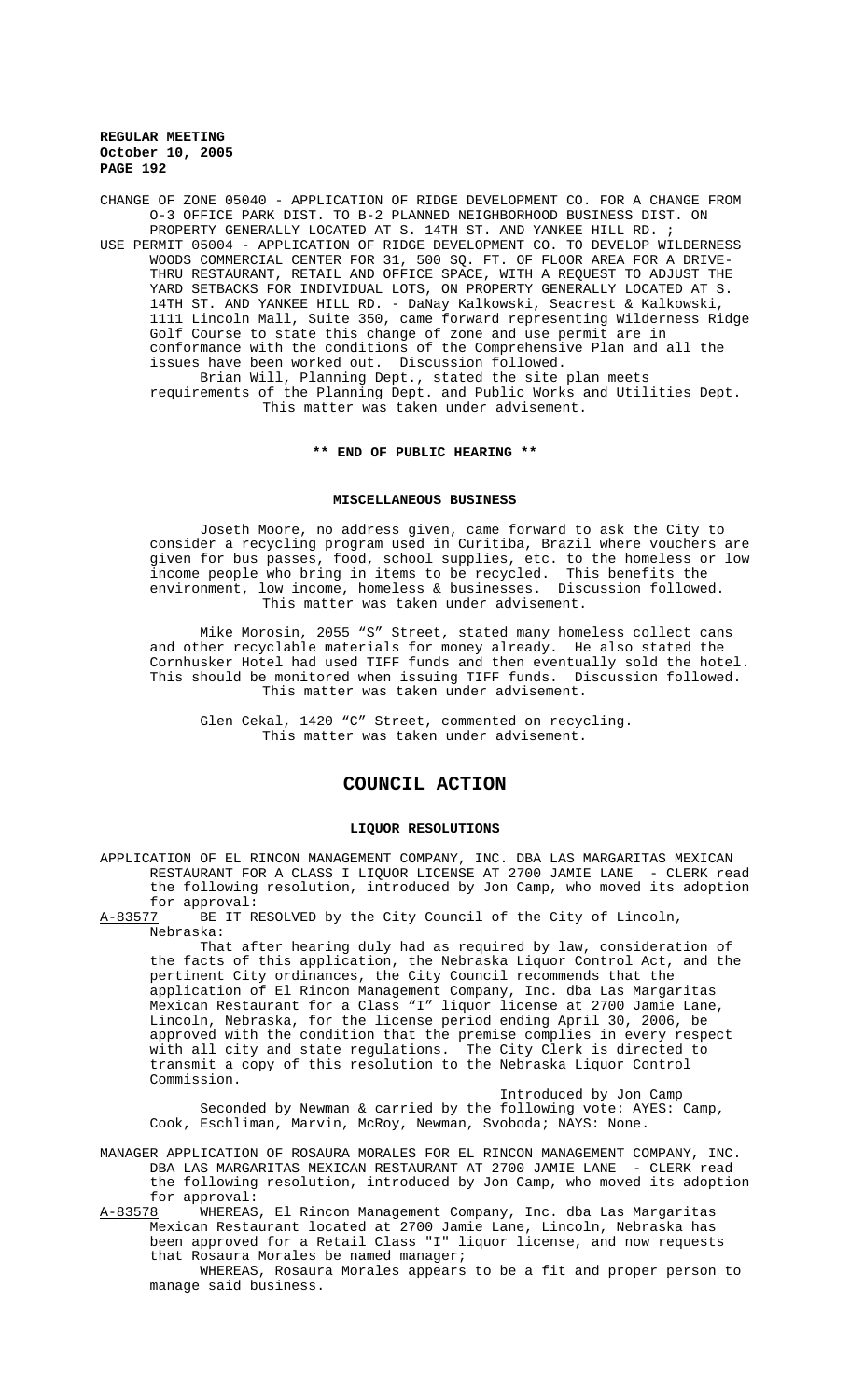NOW, THEREFORE, BE IT RESOLVED by the City Council of the City of Lincoln, Nebraska:

That after hearing duly had as required by law, consideration of the facts of this application, the Nebraska Liquor Control Act, and the pertinent City ordinances, the City Council recommends that Rosaura Morales be approved as manager of this business for said licensee. The City Clerk is directed to transmit a copy of this resolution to the Nebraska Liquor Control Commission.

Introduced by Jon Camp

Seconded by Newman & carried by the following vote: AYES: Camp, Cook, Eschliman, Marvin, McRoy, Newman, Svoboda; NAYS: None.

APPLICATION OF BRUNO ENTERPRISES, INC. TOO DBA BUFFALO WILD WINGS GRILL AND BAR FOR A CLASS I LIQUOR LICENSE AT 1328 P STREET - CLERK read the following resolution, introduced by Jon Camp, who moved its adoption for approval:

A-83579 BE IT RESOLVED by the City Council of the City of Lincoln, Nebraska:

That after hearing duly had as required by law, consideration of the facts of this application, the Nebraska Liquor Control Act, and the pertinent City ordinances, the City Council recommends that the application of Bruno Enterprises, Inc. Too dba Buffalo Wild Wings Grill and Bar for a Class "I" liquor license at 1328 P Street, Lincoln, Nebraska, for the license period ending April 30, 2006, be approved with the condition that the premise complies in every respect with all city and state regulations. The City Clerk is directed to transmit a copy of The City Clerk is directed to transmit a copy of this resolution to the Nebraska Liquor Control Commission.

Introduced by Jon Camp Seconded by Newman & carried by the following vote: AYES: Camp, Cook, Eschliman, Marvin, McRoy, Newman, Svoboda; NAYS: None.

MANAGER APPLICATION OF MIKE FURMANSKI FOR BRUNO ENTERPRISES, INC. TOO DBA BUFFALO WILD WINGS GRILL AND BAR AT 1328 P STREET - CLERK read the following resolution, introduced by Jon Camp, who moved its adoption for approval:

A-83580 WHEREAS, Bruno Enterprises, Inc. Too dba Buffalo Wild Wings Grill and Bar located at 1328 P Street, Lincoln, Nebraska has been approved for a Retail Class "I" liquor license, and now requests that Mike Furmanski be named manager;

WHEREAS, Mike Furmanski appears to be a fit and proper person to manage said business.

NOW, THEREFORE, BE IT RESOLVED by the City Council of the City of Lincoln, Nebraska:

That after hearing duly had as required by law, consideration of the facts of this application, the Nebraska Liquor Control Act, and the pertinent City ordinances, the City Council recommends that Mike Furmanski be approved as manager of this business for said licensee. The City Clerk is directed to transmit a copy of this resolution to the Nebraska Liquor Control Commission.

Introduced by Jon Camp Seconded by Newman & carried by the following vote: AYES: Camp, Cook, Eschliman, Marvin, McRoy, Newman, Svoboda; NAYS: None.

APPLICATION OF BRUNO ENTERPRISES, INC. TOO DBA BUFFALO WILD WINGS GRILL AND BAR FOR A CLASS I LIQUOR LICENSE AT 7301 S. 27TH STREET, SUITE 100 - CLERK read the following resolution, introduced by Jon Camp, who moved its adoption for approval:<br>A-83581 BE IT RESOLVED by the

BE IT RESOLVED by the City Council of the City of Lincoln, Nebraska:

That after hearing duly had as required by law, consideration of the facts of this application, the Nebraska Liquor Control Act, and the pertinent City ordinances, the City Council recommends that the application of Bruno Enterprises, Inc. Too dba Buffalo Wild Wings Grill and Bar for a Class "I" liquor license and at 7301 S. 27th Street, Suite 100 Lincoln, Nebraska, including an outside patio area measuring approximately 12 feet by 51 feet, for the license period ending April 30, 2006, be approved with the condition that the premise complies in every respect with all city and state regulations. The City Clerk is directed to transmit a copy of this resolution to the Nebraska Liquor Control Commission.

Introduced by Jon Camp Seconded by Newman & carried by the following vote: AYES: Camp, Cook, Eschliman, Marvin, McRoy, Newman, Svoboda; NAYS: None.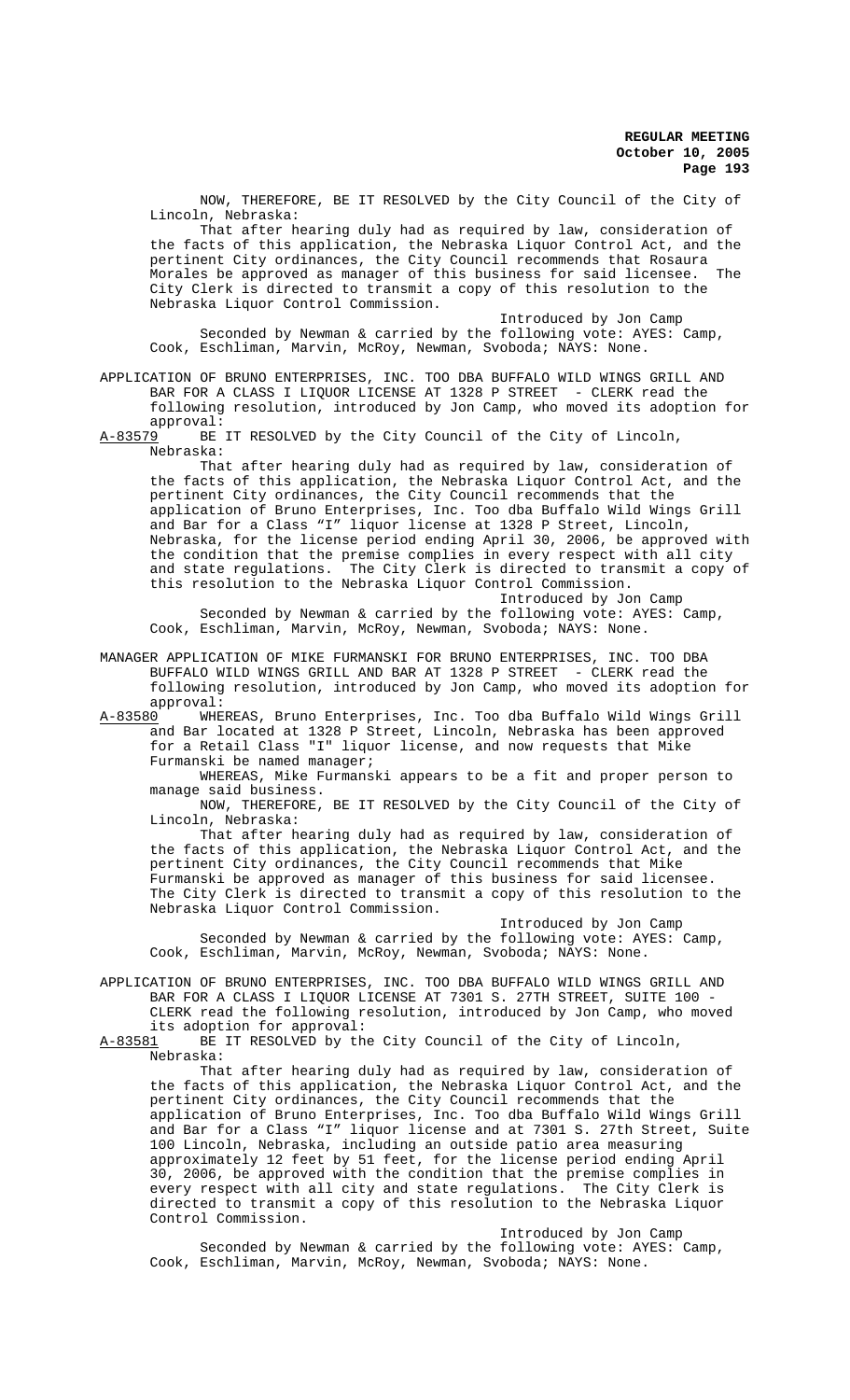MANAGER APPLICATION OF MIKE FURMANSKI FOR BRUNO ENTERPRISES, INC. TOO DBA BUFFALO WILD WINGS GRILL AND BAR AT 7301 S. 27TH STREET, SUITE 100 - CLERK read the following resolution, introduced by Jon Camp, who moved its adoption for approval:

A-83582 WHEREAS, Bruno Enterprises, Inc. Too dba Buffalo Wild Wings Grill and Bar located at 7301 S. 27th Street, Suite 100, Lincoln, Nebraska has been approved for a Retail Class "I" liquor license, and now requests that Mike Furmanski be named manager;

WHEREAS, Mike Furmanski appears to be a fit and proper person to manage said business.

NOW, THEREFORE, BE IT RESOLVED by the City Council of the City of Lincoln, Nebraska:

That after hearing duly had as required by law, consideration of the facts of this application, the Nebraska Liquor Control Act, and the pertinent City ordinances, the City Council recommends that Mike Furmanski be approved as manager of this business for said licensee. The City Clerk is directed to transmit a copy of this resolution to the Nebraska Liquor Control Commission.

Introduced by Jon Camp Seconded by Newman & carried by the following vote: AYES: Camp, Cook, Eschliman, Marvin, McRoy, Newman, Svoboda; NAYS: None.

MANAGER APPLICATION OF RICK F. CASH FOR WILDERNESS RIDGE LLC DBA WILDERNESS RIDGE GOLF COURSE AT 1800 WILDERNESS WOODS PLACE - CLERK read the following resolution, introduced by Jon Camp, who moved its adoption for approval:<br>A-83583 WHE

WHEREAS, Wilderness Ridge LLC dba Wilderness Ridge Golf Course located at 1800 Wilderness Woods Place, Lincoln, Nebraska has been approved for a Retail Class "CK" liquor license, and now requests that Rick F. Cash be named manager;

WHEREAS, Rick F. Cash appears to be a fit and proper person to manage said business.

NOW, THEREFORE, BE IT RESOLVED by the City Council of the City of Lincoln, Nebraska:

That after hearing duly had as required by law, consideration of the facts of this application, the Nebraska Liquor Control Act, and the pertinent City ordinances, the City Council recommends that Rick F. Cash<br>be approved as manager of this business for said licensee. The City be approved as manager of this business for said licensee. Clerk is directed to transmit a copy of this resolution to the Nebraska Liquor Control Commission.

Introduced by Jon Camp Seconded by Newman & carried by the following vote: AYES: Camp, Cook, Eschliman, Marvin, McRoy, Newman, Svoboda; NAYS: None.

## **ORDINANCES - 2ND READING & RESOLUTIONS**

- AMENDING LINCOLN MUNICIPAL CODE CHAPTER 24.38, ONSITE WASTEWATER TREATMENT SYSTEMS TO ASSURE CONSISTENCY WITH STATE REGULATIONS, NEBRASKA DEPARTMENT OF ENVIRONMENTAL QUALITY TITLE 124 RULES AND REGULATIONS FOR THE DESIGN, OPERATION AND MAINTENANCE OF ON-SITE WASTEWATER TREATMENT SYSTEMS AND COUNTY RESOLUTION 02-30 ONSITE WASTEWATER TREATMENT SYSTEMS. (RELATED ITEMS: 05-145, 05R-238) - CLERK read an ordinance, introduced by Annette McRoy, amending Chapter 24.39 of the Lincoln Municipal Code, Onsite Wastewater Treatment Systems to assure consistency with State regulations, Nebraska Department of Environmental Quality Title 124 Rules and Regulations for the Design, Operation and Maintenance of Onsite Wastewater Treatment systems and County Resolution 02-30 Onsite Wastewater Treatment Systems, the second time.
- AMENDING THE DESIGN STANDARDS CHAPTER 4.10 OPERATION AND MAINTENANCE OF ON-SITE WASTEWATER TREATMENT SYSTEMS TO ASSURE CONSISTENCY WITH NEBRASKA DEPARTMENT OF ENVIRONMENTAL QUALITY TITLE 124 RULES AND REGULATIONS FOR THE DESIGN, OPERATION AND MAINTENANCE OF ON-SITE WASTEWATER TREATMENT SYSTEMS. (RELATED ITEMS: 05-145, 05R-238).
- APPROVING AN AGREEMENT BETWEEN THE CITY'S LINCOLN AREA AGENCY ON AGING AND THE FIRST UNITED METHODIST CHURCH FOR THE LEASE OF SPACE FOR THE FIRST UNITED ACTIVAGE CENTER AT14410 FOLKESTONE ST., WAVERLY, NEBRASKA - CLERK read an ordinance, introduced by Annette McRoy, accepting and approving a Lease Agreement between the City of Lincoln and First United Methodist Church for the lease of space by the Lincoln Area Agency of Aging for its ActivAge Center at 14410 Folkestone Street, Waverly, Nebraska for the period of September 1, 2005 through August 31, 2006, the second time.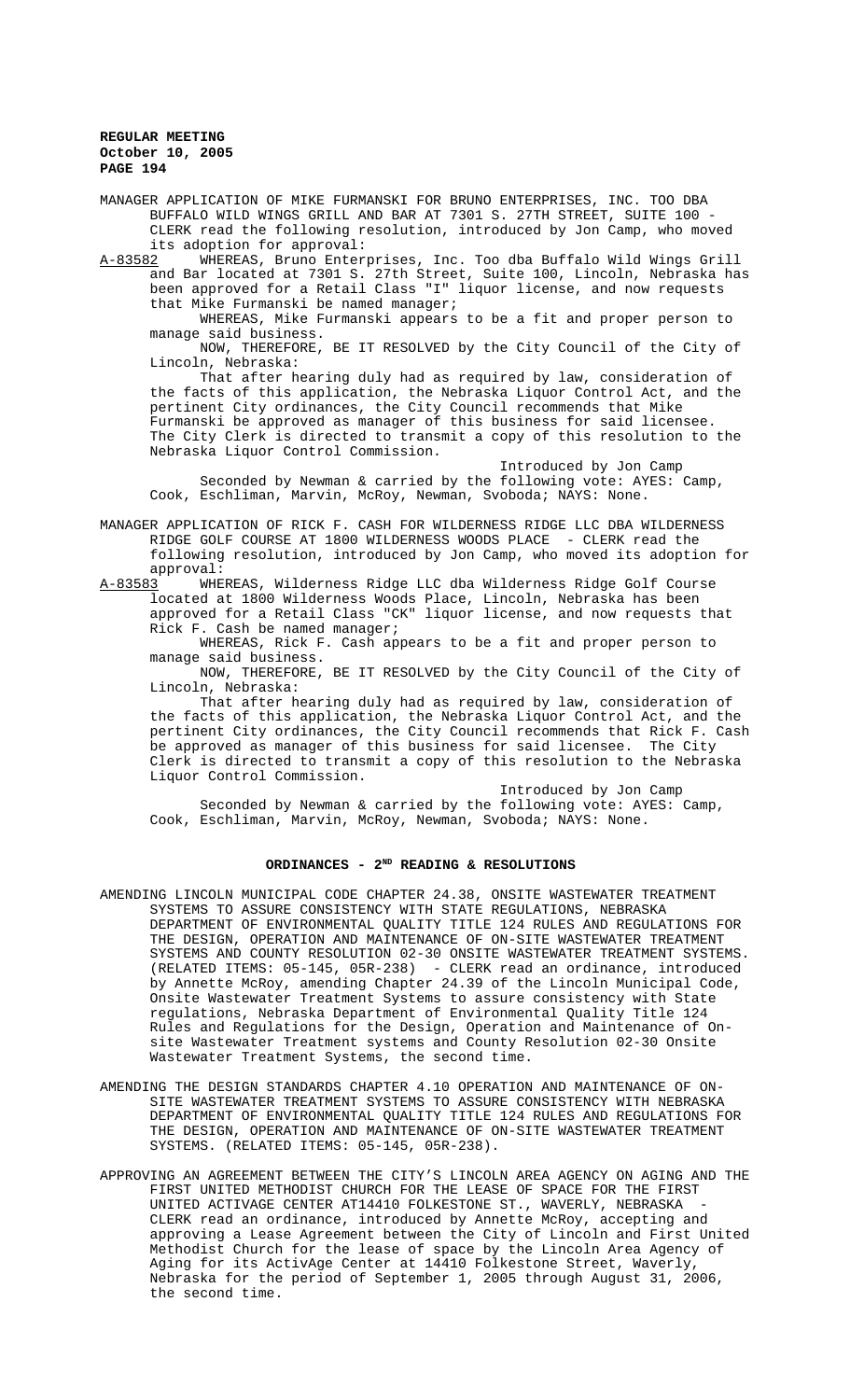- CHANGE OF ZONE 05040 APPLICATION OF RIDGE DEVELOPMENT CO. FOR A CHANGE FROM O-3 OFFICE PARK DIST. TO B-2 PLANNED NEIGHBORHOOD BUSINESS DIST. ON PROPERTY GENERALLY LOCATED AT S. 14TH ST. AND YANKEE HILL RD. (RELATED ITEMS: 05-147, 05R-243) - CLERK read an ordinance, introduced by Annette McRoy, amending the Lincoln Zoning District Maps attached to and made a part of Title 27 of the Lincoln Municipal Code, as provided by Section 27.05.020 of the Lincoln Municipal Code, by changing the boundaries of the districts established and shown thereon, the second time.
- USE PERMIT 05004 APPLICATION OF RIDGE DEVELOPMENT CO. TO DEVELOP WILDERNESS WOODS COMMERCIAL CENTER FOR 31, 500 SQ. FT. OF FLOOR AREA FOR A DRIVE-THRU RESTAURANT, RETAIL AND OFFICE SPACE, WITH A REQUEST TO ADJUST THE YARD SETBACKS FOR INDIVIDUAL LOTS, ON PROPERTY GENERALLY LOCATED AT S. 14TH ST. AND YANKEE HILL RD. (RELATED ITEMS: 05-147, 05R-243)

#### **RESOLUTIONS**

REAPPOINTING DON SCHROEDER AND DAN PUDENZ TO THE ELECTRICAL ADVISORY APPEALS AND EXAMINING BOARD FOR THREE-YEAR TERMS EXPIRING AUGUST 15, 2007 - CLERK read the following resolution, introduced by Annette McRoy, who moved its adoption:

A-83584 BE IT RESOLVED by the City Council of the City of Lincoln, Nebraska:

That the reappointment of Don Schroeder and Dan Pudenz to the Electrical Advisory, Appeals and Examining Board for three-year terms expiring August 15, 2007 is hereby approved.

Introduced by Annette McRoy Seconded by Newman & carried by the following vote: AYES: Camp, Cook, Eschliman, Marvin, McRoy, Newman, Svoboda; NAYS: None.

REAPPOINTING JOHN HENRY ZOHNER AND RONALD GEARY TO THE HEATING, VENTILATING & COOLING EXAMINING BOARD FOR A THREE-YEAR TERMS EXPIRING ON APRIL 4, 2008 AND APRIL 4, 2007, RESPECTIVELY - CLERK read the following resolution, introduced by Annette McRoy, who moved its adoption:

A-83585 BE IT RESOLVED by the City Council of the City of Lincoln, Nebraska:

That the reappointment of John Henry Zohner and Ronald Geary to the Heating, Ventilating & Cooling Examining Board for three-year terms expiring April 4, 2008 and April 4, 2007, respectively, is hereby approved.

Introduced by Annette McRoy Seconded by Newman & carried by the following vote: AYES: Camp, Cook, Eschliman, Marvin, McRoy, Newman, Svoboda; NAYS: None.

REAPPOINTING DOUG BIGGERSTAFF TO THE EXAMINING BOARD OF PLUMBERS FOR A THREE-YEAR TERM EXPIRING SEPTEMBER 4, 2007 - CLERK read the following

resolution, introduced by Annette McRoy, who moved its adoption:<br>A-83586 BE IT RESOLVED by the City Council of the City of Lincoln, BE IT RESOLVED by the City Council of the City of Lincoln, Nebraska:

That the reappointment of Doug Biggerstaff to the Examining Board of Plumbers for a three-year term expiring on September 4, 2007 is hereby approved.

Introduced by Annette McRoy Seconded by Eschliman & carried by the following vote: AYES: Camp, Cook, Eschliman, Marvin, McRoy, Newman, Svoboda; NAYS: None.

REAPPOINTING DOUG BIGGERSTAFF TO THE WATER CONDITIONING BOARD OF EXAMINERS FOR A THREE-YEAR TERM EXPIRING SEPTEMBER 4, 2007 - CLERK read the following resolution, introduced by Annette McRoy, who moved its adoption:

A-83587 BE IT RESOLVED by the City Council of the City of Lincoln, Nebraska:

That the reappointment of Doug Biggerstaff to the Water Conditioning Board of Examiners for a three-year term expiring on September 4, 2007 is hereby approved.

Introduced by Annette McRoy Seconded by Eschliman & carried by the following vote: AYES: Camp, Cook, Eschliman, Marvin, McRoy, Newman, Svoboda; NAYS: None.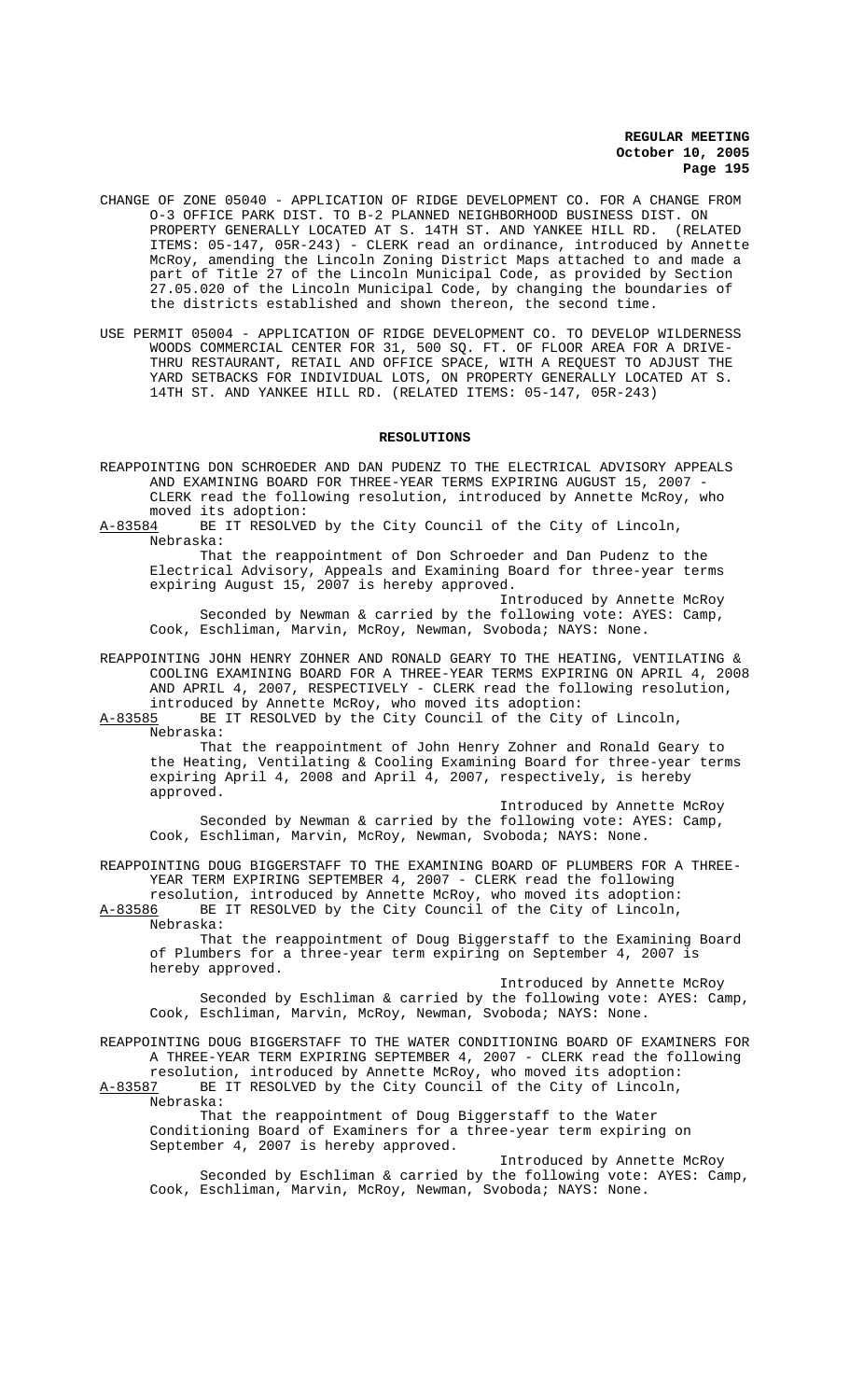APPOINTING ROGER MASSEY TO THE LINCOLN HOUSING BOARD TO FILL AN UNEXPIRED TERM EXPIRING JULY 1, 2007 - CLERK read the following resolution, introduced by Annette McRoy, who moved its adoption:

A-83588 BE IT RESOLVED by the City Council of the City of Lincoln, Nebraska:

That the appointment of Roger Massey to the Lincoln Housing Authority Board to fill an unexpired term expiring on July 1, 2007 is hereby approved.

Introduced by Annette McRoy Seconded by Camp & carried by the following vote: AYES: Camp, Cook, Eschliman, Marvin, McRoy, Newman, Svoboda; NAYS: None.

### **PETITIONS & COMMUNICATIONS**

REPORT OF UNL MICROBIOLOGIST FOR WATER TESTING FOR THE MONTH OF SEPTEMBER, 2005 - CLERK presented said report which was placed on file in the Office of the City Clerk.

### **REPORTS OF CITY OFFICERS**

- CLERK'S LETTER AND MAYOR'S APPROVAL OF ORDINANCES & RESOLUTIONS PASSED BY COUNCIL ON OCTOBER 3, 2005 - CLERK presented said report which was placed on file in the Office of the City Clerk.
- LINCOLN WATER & WASTEWATER SYSTEM RECAPITULATION OF DAILY CASH RECEIPTS FOR SEPTEMBER 2005 - CLERK presented said report which was placed on file in the Office of the City Clerk.
- REPORT FROM CITY TREASURER OF FRANCHISE TAX FOR THE MONTH OF AUGUST 2005 FROM AQUILA - CLERK presented said report which was placed on file in the Office of the City Clerk.
- REPORT OF CITY TREASURER OF TELECOMMUNICATIONS OCCUPATION TAX FOR THE MONTH OF MARCH 2005: DIGIZIP; JULY 2005: UCN, ON STAR, VIRGIN MOBILE USA, PRIMUS, TANS NAT'L., INTELLICALL OPERATOR, XO COMMUNICATIONS, MCLEOD USA, ADVANCED TEL, ACN, BELL ATLANTIC, QWEST, TELECORP., CII COMM. OPERATIONS, CINCINNATI BELL ANY DISTANCE, WORKING ASSETS, VERIZON SELECT, TRACFONE WIRELESS, VOICECOM, BUSINESS PROD. SOLUTIONS, STAR NUMBER, KDDI AMERICA, QUANTUM SHIFT, T-NETIX, IBM GLOBAL, GLOBAL CROSSING, OCMC, NORSTAN NETWORK, MCI WORLDCOM, TWC INFO, WWC LICENSE, USCOS OF GREATER IOWA, NEW CINGULAR WIRELESS, ALLTEL COMM. OF NEBRASKA, ALLTEL NEBRASKA, ALLTEL SYSTEMS OF THE MIDWEST, AT&T COMM. OF MIDWEST, CRICKET; AUGUST 2005: NEXTEL PARTNERS, D&D, SPRINT SPECTRUM, SPRINT COMM., MCI WORLDCOM, TWC INFO, 360NETWORKS(USA), AFFINITY NETWORK, SBC LONG DISTANCE, NEXTEL WEST, ACCERIS, ZONE TELECOM, GTC, LDMI, TRI-M, NOS, GLOBALCOM, LIGHTYEAR NETWORK SOLUTIONS, NOSVA, EXCEL, VARTEC, NORSTAN, NETWORK BILLING, ATS MOBILE - CLERK presented said report which was placed on file in the Office of the City Clerk.

## ORDINANCES -  $1^{ST}$  READING & RESOLUTIONS

- VACATION 05005 VACATING MAPLE STREET WEST FROM S.W. 27TH STREET, GENERALLY LOCATED AT S.W. 27TH STREET AND WEST PEACH STREET - CLERK read an ordinance, introduced by Patte Newman, vacating Maple Street west of S.W.  $27<sup>th</sup>$  Street, and retaining title thereto in the City of Lincoln, Lancaster County, Nebraska, the first time.
- CHANGE OF ZONE 05050 APPLICATION OF LINCOLN SPORTS FOUNDATION FOR A CHANGE OF ZONE FROM AG AGRICULTURAL TO H-2 HIGHWAY BUSINESS ON PROPERTY GENERALLY LOCATED AT N. 70TH STREET AND ARBOR ROAD - CLERK read an ordinance, introduced by Patte Newman, amending the Lincoln Zoning District Maps attached to and made a part of Title 27 of the Lincoln Municipal Code, as provided by Section 27.05.020 of the Lincoln Municipal Code, by changing the boundaries of the districts established and shown thereon, the first time.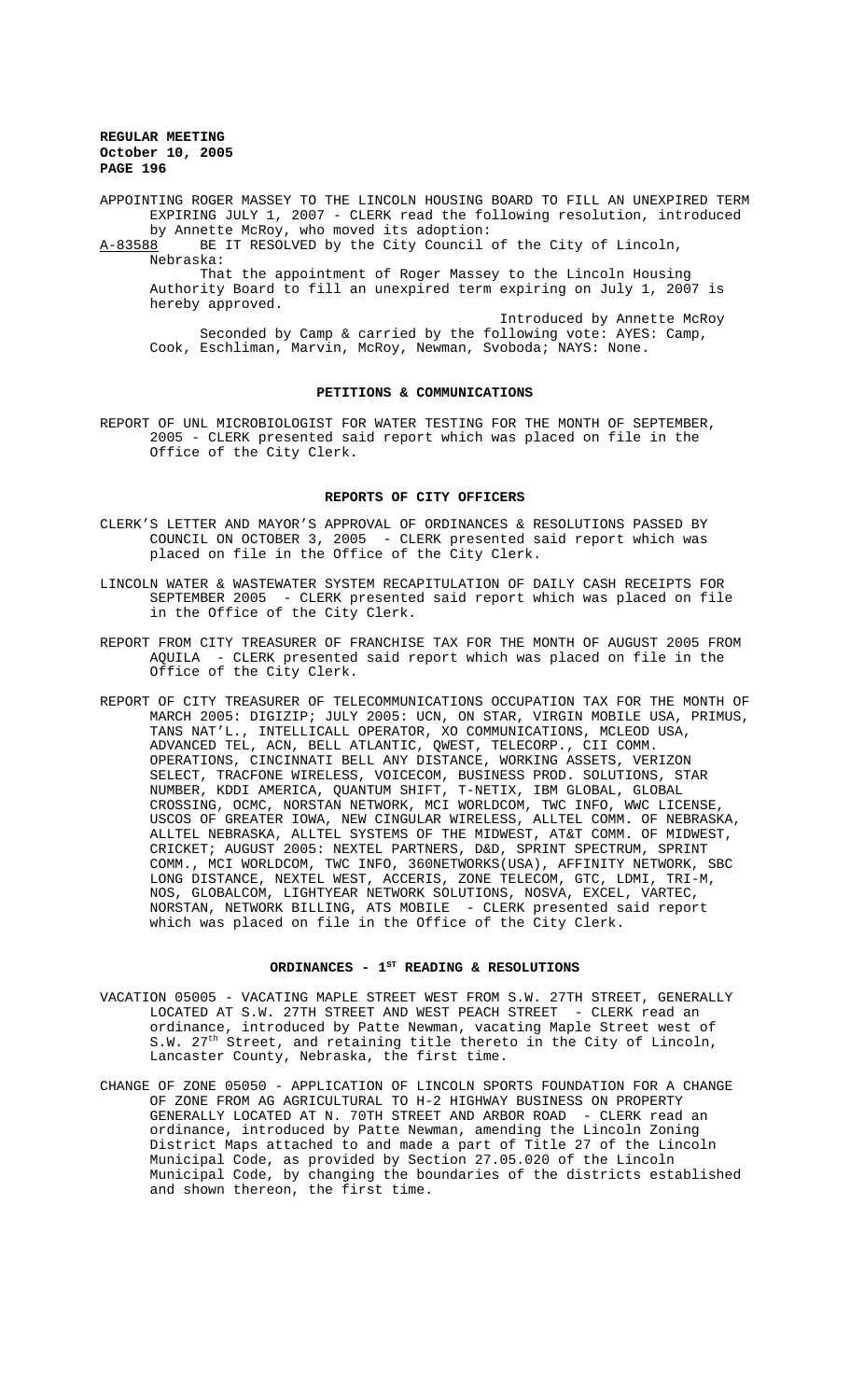- CHANGE OF ZONE 05065 AMENDING SECTIONS 27.27.080, 27.28.090, 27.31.100, 27.37.070, 27.51.100, 27.57.180, 27.63.025, AND 27.82.110 OF THE LINCOLN MUNICIPAL CODE TO MODIFY THE CITY COUNCIL'S ACTION ON A MATTER APPEALED FROM THE PLANNING COMMISSION TO THE CITY COUNCIL - CLERK read an ordinance, introduced by Patte Newman, amending Title 27 of the Lincoln Municipal Code relating to the Zoning Code by amending Sections 27.27.080, 27.28.090, 27.31.100, 27.37.070, 27.51.100, 27.57.180, 27.63.025 and 27.82.110 to modify the City Council's action on a matter appealed to the City Council; and repealing Sections 27.27.080, 27.28.090, 27.31.100, 27.37.070, 27.51.100, 27.57.180, 27.63.025, and 27.82.110 of the Lincoln Municipal Code as hitherto existing, the first time.
- MISC. 05021 AMENDING SECTIONS 26.11.037, 26.11.060, AND 26.31.010 OF THE LINCOLN MUNICIPAL CODE TO MODIFY THE CITY COUNCIL'S ACTION ON A MATTER APPEALED FROM THE PLANNING COMMISSION TO THE CITY COUNCIL - CLERK read an ordinance, introduced by Patte Newman, amending Title 26 of the Lincoln Municipal Code relating to the Land Subdivision Ordinance by amending Sections 26.11.037, 26.11.060 and 26.31.010 to modify the City Council's action on a matter appealed to the City Council; and repealing Sections 26.11.037, 26.11.060, and 26.31.010 of the Lincoln Municipal Code as hitherto existing, the first time.
- AMENDING SECTION 6.04.150 OF THE LINCOLN MUNICIPAL CODE RELATING TO SHELTER FEES TO INCREASE THE FEE FOR RELEASE OF ANY ANIMAL HELD OR IMPOUNDED IN THE ANIMAL SHELTER - CLERK read an ordinance, introduced by Patte Newman, amending Chapter 6.04 of the Lincoln Municipal Code relating to Animal Control Regulations - Generally by amending Section 6.04.150 relating to shelter fees to increase the fee for release of any animal held or impounded in the animal shelter; and repealing Section 6.04.150 of the Lincoln Municipal Code as hitherto existing, the first time.
- AMENDING SECTIONS 6.08.130 AND 6.08.260 OF THE LINCOLN MUNICIPAL CODE RELATING TO DOGS TO INCREASE THE FEE FOR THE RELEASE OF A DOG HELD OR IMPOUNDED IN THE ANIMAL SHELTER - CLERK read an ordinance, introduced by Patte Newman, amending Chapter 6.08 of the Lincoln Municipal Code relating to Dogs by amending Sections 6.08.130 and 6.08.260 of the Lincoln Municipal Code to increase the fee for the release of a dog held or impounded in the animal shelter; and repealing Sections 6.08.130 and 6.08.260 of the Lincoln Municipal Code as hitherto existing, the first time.
- AMENDING SECTION 6.10.050 OF THE LINCOLN MUNICIPAL CODE RELATING TO DANGEROUS AND POTENTIALLY DANGEROUS DOGS TO INCREASE THE REGISTRATION FEE OF POTENTIALLY DANGEROUS DOGS FROM \$5.00 TO \$25.00 - CLERK read an ordinance, introduced by Patte Newman, amending Chapter 6.10 of the Lincoln Municipal Code relating to Dangerous and Potentially Dangerous Dogs by amending Section 6.10.050 to increase the registration fee of potentially dangerous dogs from \$5.00 to \$25.00; and repealing Section 6.10.050 of the Lincoln Municipal Code as hitherto existing, the first time.
- AMENDING SECTIONS 6.12.100 AND 6.12.220 OF THE LINCOLN MUNICIPAL CODE RELATING TO CATS TO INCREASE THE FEE FOR THE RELEASE OF A CAT HELD OR IMPOUNDED IN THE ANIMAL SHELTER - CLERK read an ordinance, introduced by Patte Newman, amending Chapter 6.12 fo the Lincoln Municipal Code relating to Cats by amending Sections 6.12.100 and 6.12.220 of the Lincoln Municipal Code to increase the fee for the release of a cat held or impounded in the animal shelter; and repealing Sections 6.12.100 and 6.12.220 of the Lincoln Municipal Code as hitherto existing, the first time.

## ORDINANCES - 3<sup>RD</sup> READING & RESOLUTIONS

DECLARING THE NORTH SEVEN FEET OF LOT 1, BLOCK 3, ENGLESIDE ADD., AS SURPLUS PROPERTY, GENERALLY LOCATED AT 22ND & HOLDREGE STS. - CLERK read an ordinance, introduced by Dan Marvin, declaring the City-owned property generally located at the southwest corner of 22<sup>nd</sup> and Holdrege Streets as surplus and authorizing the sale thereof, the third time. MARVIN Moved to pass the ordinance as read.

Seconded by Eschliman & carried by the following vote: AYES: Camp, Cook, Eschliman, Marvin, McRoy, Newman, Svoboda; NAYS: None. The ordinance, being numbered **#18623**, is recorded in Ordinance Book #25, Page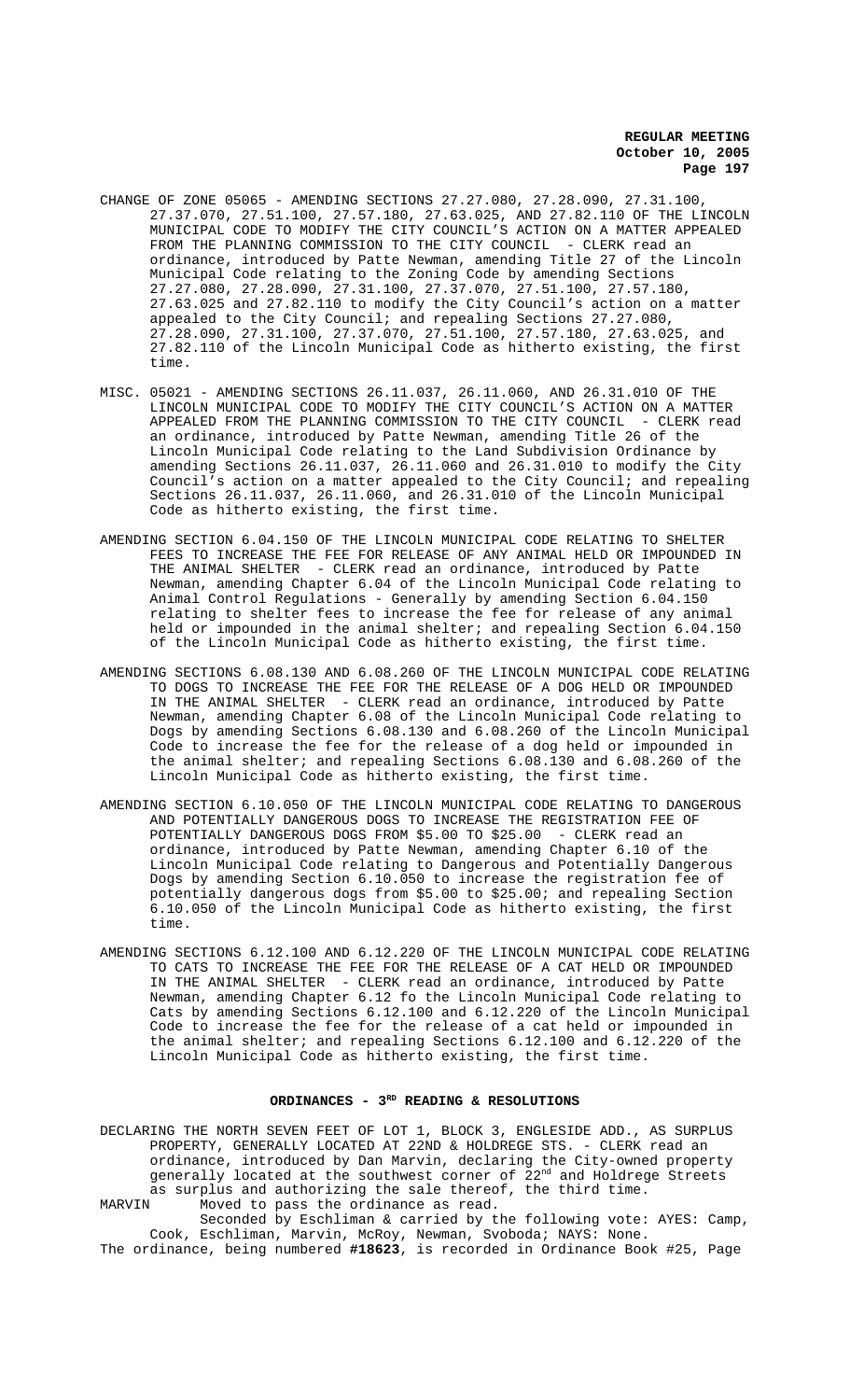CHANGE OF ZONE 05060 - APPLICATION OF THE PLANNING DIRECTOR FOR A CHANGE FROM P PUBLIC USE TO R-2 RESIDENTIAL DIST. ON PROPERTY GENERALLY LOCATED AT 33RD ST. & DOANE ST. - CLERK read an ordinance, introduced by Dan Marvin, amending the Lincoln Zoning District Maps attached to and made a part of Title 27 of the Lincoln Municipal Code, as provided by Section 27.05.020 of the Lincoln Municipal Code, by changing the boundaries of the districts established and shown thereon, the third time.<br>MARVIN Moved to pass the ordinance as read. Moved to pass the ordinance as read.

Seconded by Eschliman & carried by the following vote: AYES: Camp,

Cook, Eschliman, Marvin, McRoy, Newman, Svoboda; NAYS: None. The ordinance, being numbered **#18624**, is recorded in Ordinance Book #25, Page

CHANGE OF ZONE 05066 - AMENDING LINCOLN MUNICIPAL CODE §27.63.470 "PERMITTED SPECIAL USE: PLANNED SERVICE COMMERCIAL" TO ADD PUBLIC OR PRIVATE ELEMENTARY & HIGH SCHOOLS AS AN ALLOWED USE BY THE PLANNED SERVICE COMMERCIAL SPECIAL PERMIT IN THE H-4 GENERAL COMMERCIAL DIST. - CLERK read an ordinance, introduced by Dan Marvin, amending Section 27.63.470 of the Lincoln Municipal Code relating to Permitted Special Use; Planned Service Commercial to add public or private elementary and high schools as an allowed use by the planned service commercial development special permit in the H-4 General Commercial District; and repealing Section 27.63.470 of the Lincoln Municipal Code as hitherto existing, the third time.<br>MARVIN

Moved to pass the ordinance as read.

Seconded by Camp & carried by the following vote: AYES: Camp, Cook, Eschliman, Marvin, McRoy, Newman, Svoboda; NAYS: None. The ordinance, being numbered **#18625**, is recorded in Ordinance Book #25, Page

CHANGE OF ZONE 2531CC - APPLICATION OF JERRY & ANNETTE WEBER TO AMEND THE WILLIAMSBURG VILLAGE PLANNED UNIT DEVELOPMENT TO ADJUST THE REAR YARD SETBACK FROM 27.5' TO 20.5' TO ALLOW AN ADDITION TO THE EXISTING HOUSE ON PROPERTY LOCATED AT 3821 WILLIAMSBURG DR. - CLERK read an ordinance, introduced by Dan Marvin, amending the approved Development Plan for Williamsburg Village Planned Unit Development as appended to Change of Zone 2531BB to adjust the rear yard setback from 27.5' to 20.5' to allow an addition to the existing house, on property located at 3821

Williamsburg Drive, the third time.<br>MARVIN Moved to pass the ordinance as Moved to pass the ordinance as read.

Seconded by Eschliman & carried by the following vote: AYES: Camp, Cook, Eschliman, Marvin, McRoy, Newman, Svoboda; NAYS: None. The ordinance, being numbered **#18626**, is recorded in Ordinance Book #25, Page

- APPROVING A LICENSE AGREEMENT BETWEEN THE CITY & VERIZON WIRELESS LLC FOR THE USE OF PROPERTY IN ANTELOPE PARK FOR CO-LOCATING TELECOMMUNICATIONS FACILITIES - CLERK read an ordinance, introduced by Dan Marvin, accepting and approving the License Agreements between the City of Lincoln, Nebraska, a municipal corporation, and Verizon Wireless (VAW) LLC dba Verizon Wireless for the placement of telecommunications facilities upon City property located in Antelope Park and authorizing the Mayor to sign such License Agreement on behalf of the City, the third time.<br>MARVIN Moved
- Moved to pass the ordinance as read.

Seconded by Camp & carried by the following vote: AYES: Camp, Cook, Eschliman, Marvin, McRoy, Newman, Svoboda; NAYS: None.

The ordinance, being numbered **#18627**, is recorded in Ordinance Book #25, Page

# **MISCELLANEOUS BUSINESS**

## **PENDING -**

CAMP Moved to extend the Pending List to October 17, 2005. Seconded by McRoy & carried by the following vote: AYES: Camp, Cook, Eschliman, Marvin, McRoy, Newman, Svoboda; NAYS: None.

### **UPCOMING RESOLUTIONS -**

CAMP Moved to approve the resolutions to have Public Hearing on October 17, 2005.

Seconded by McRoy & carried by the following vote: AYES: Camp, Cook, Eschliman, Marvin, McRoy, Newman, Svoboda; NAYS: None.